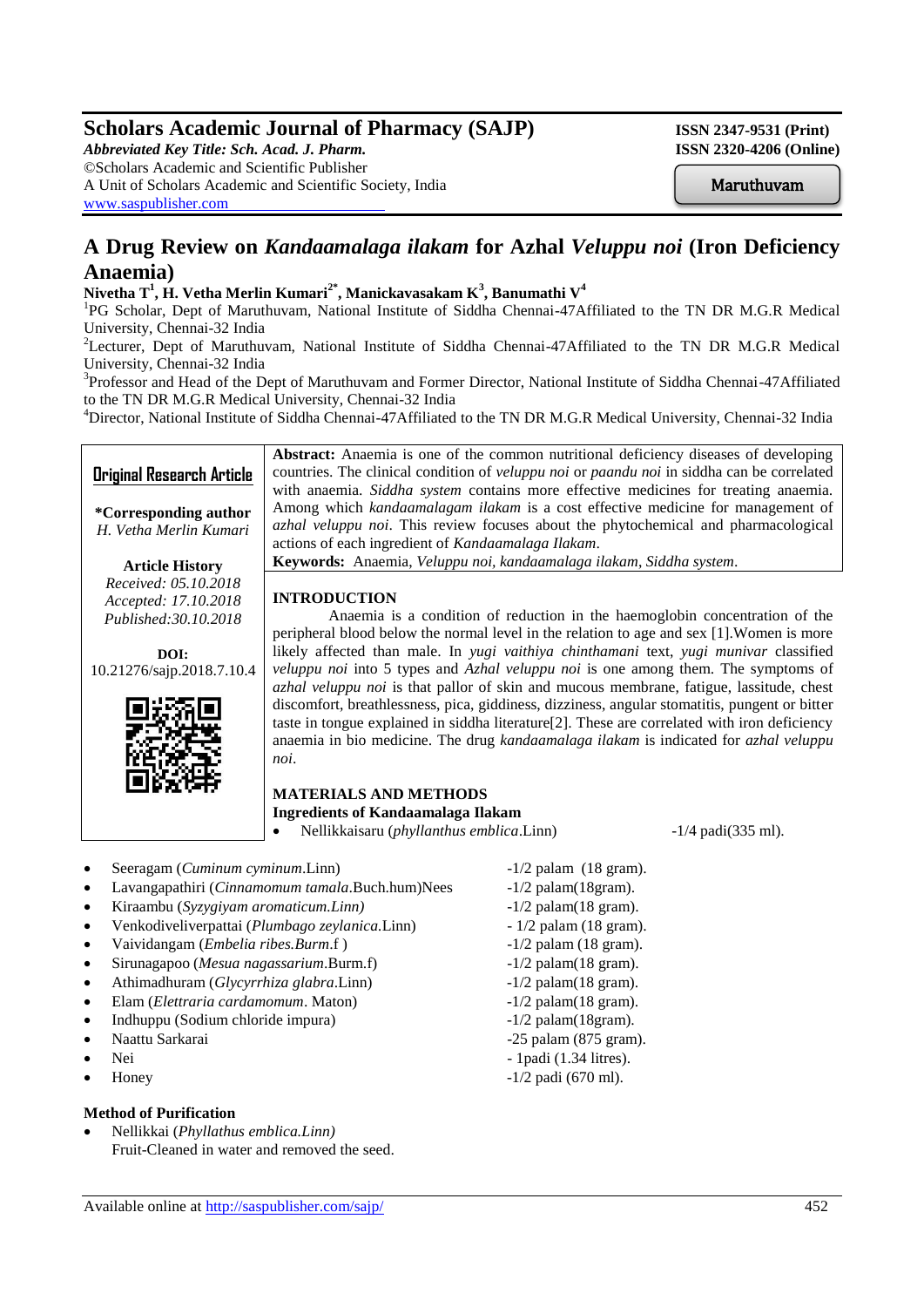## **Nivetha T** *et al.***, Sch. Acad. J. Pharm., Oct, 2018; 7(10): 452-455**

- Seeragam *(Cuminum cyminum.Linn)* Fruit- Dried it in sunlight and fried it like as golden yellow colour
- Lavangapathiri(*Cinnamomum tamala Buch.Hum) Nees* Leaf -Dried under sun light and to be taken.
- Kiraambu(*Syzygium aromaticum . Linn)* Flower buds- Dried under shade.
- Venkodiveliverpattai( *Plumbago zeylanica.Linn)*

Clean the root in water. To separate the root bark from the root then made it into powder. After that poured the milk in a mud vessel, the root bark powder is placed over it and the vessel is covered with another mud vessel and allowed steaming process for three hours (1 saamam), then dried it and powdered it again by grinding in black morter (kalvam).

- **Vaividangam** *(Embelia ribes. Burm. f)* Fruit-cleaned and dried under shade
- **Sirunagapoo(** *Mesua nagassarium.Burm.f)* Flower buds- cleaned and dried under shade
- **Elam** *(Elettaria cardamomum.Manton)* Seed – cleaned and dried under shade
- **Athimadhuram (***Glycyrrhiza glabra. Linn)* Root- Cleaned in water, Scraped the outer layer and cut in to small pieces then dry into sun light.

#### **Indhuppu (***Sodium chloride impurea).*

 Grinded the salt into fine powder dissolved the rock salt powder in rice washing water and filters the mixture after that to dry the filtrate and to be taken.

#### **Method of preparation**

Step1:  $2<sup>nd</sup>$  to  $10<sup>th</sup>$  drugs are finely powdered.

Step 2: Then <sup>1</sup>/4 padi(335ml) of gooseberry juice is allowed to be boil and then 25 palam (875 gram) sugar is added and make it into pagu consistency.

Step3: powdered mixture is added into the pagu, and then 1 padi ghee (1.34 litre) is added,

Step4: Then the whole contents are mixed to ilakam consistancy. Ilakam is allowed to cool down for few minutes then honey is added.

**Drug Storage:** The prepared drug is stored in a clean and dry air tight glass container.

**Dose and duration**: 4 g, thrice a day after food, 45 days [3].

| S. No | Plants         | Botanical name<br>Family        |                | Used part  |
|-------|----------------|---------------------------------|----------------|------------|
|       | Nellikkai.     | Phyllathus emblica Linn         | Euphorbiaceae  | Juice      |
|       | Elam           | Elettaria cardamomum Manton     | Zingiberaceae  | Seed       |
|       | Seeragam       | cuminum cyminum Linn            | Umbeliferae.   | Fruit.     |
|       | Vaividangam    | Embelia ribes Burm              | Myrsinaceae    | Fruit      |
|       | Athi-mathuram  | Glycyrriza glabra Linn          | Fabaceae       | Root       |
| 6     | Sirunagappu    | Mesua ferrea Linn               | Guttiferae     | Flower bud |
|       | Venkodiveli    | Plumbago zeylanica Linn         | Plumbaginaceae | Root       |
| 8     | Lavangam       | Syzygium aromaticum Linn        | Myrtaceae      | Flower bud |
| 9     | Lavangapathiri | Cinnamomum tamala Buch.Hum Nees | Lauraceae      | Leaves     |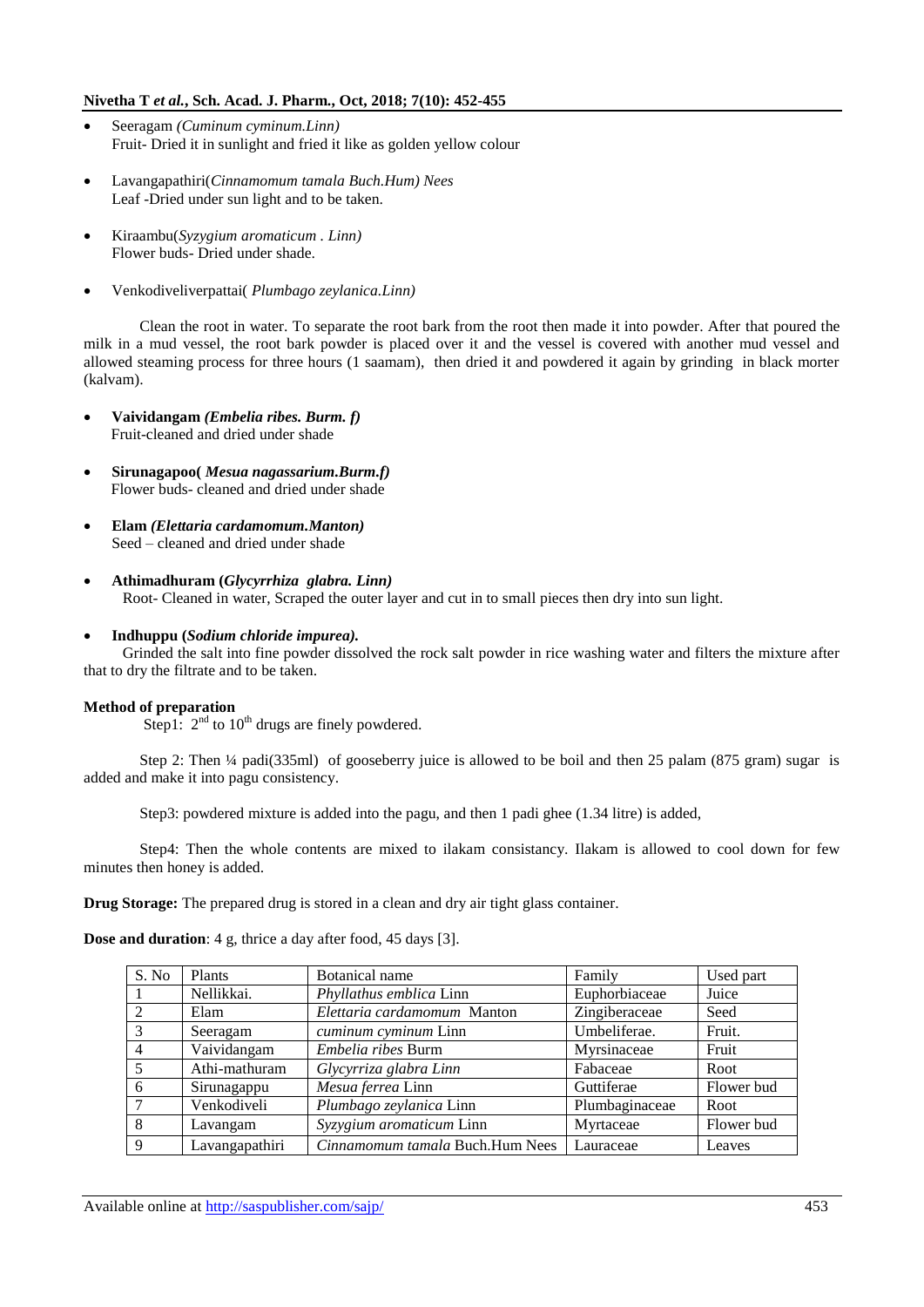| S. No          | <b>Botanical</b> name                        | Actions                                                                                           | Phyto chemicals                                                                                                                | Pharmacological activity                                                                                                 |
|----------------|----------------------------------------------|---------------------------------------------------------------------------------------------------|--------------------------------------------------------------------------------------------------------------------------------|--------------------------------------------------------------------------------------------------------------------------|
| 1              | Phyllathus<br>embelica Linn                  | Refrigerant,<br>diuretic,<br>laxative,<br>carminative,<br>stomachic,<br>digestive,<br>Alterative. | Ascorbic acid,<br>EmblicaninA,B,<br>gallic acid, ellagic acid,<br>Quercetin.                                                   | Anti-oxidant,<br>Hepatoprotective[5,6].                                                                                  |
| $\overline{2}$ | Elettaria<br>cardamomum<br>Manton            | Stimulant, carm<br>inative,<br>Stomachic                                                          | 1, 8-cineole, Alpha-<br>terpinyl acetate, terpineole,<br>linalyl acetate, terpinolene.                                         | Antioxidant,<br>Hepatoprotective,<br>Cardio protective [7-9]                                                             |
| $\overline{3}$ | cuminum<br>cyaminum Linn                     | Carminative,<br>stimulant,<br>stomachic, astri<br>ngent.                                          | Cuminosides A and B,<br>cumic acid, cuminaldehyde,<br>Luteolin, luteolin-7-<br>glucuronosylglucoside,lute<br>olin-7-glucoside. | Antioxidant, Bioavailability / Bio<br>efficacy enhancing activity,<br>Hepatoprotective, Cardio protective<br>$[10-12]$ . |
| $\overline{4}$ | Embelia ribes<br><b>Burm</b>                 | Anthelmintic,c<br>arminative,<br>stomachic, stim<br>ulant                                         | Embelin, vilangin,<br>quercitol, tannins.                                                                                      | Antioxidant, Cardioprotective,<br>Anthelmintic [13-15].                                                                  |
| 5              | Glycyrriza<br>glabra Linn                    | Emollient,<br>Demulcent,<br>Mild<br>expectorant,<br>tonic, Laxative.                              | Glycyrrhizin, Glycyrrhizic<br>acid,<br>Glycyrrhetinic acid,<br>Licochalcones,<br>Glycyrrhisoflavone.                           | Hepatoprotective, Immune<br>modulatory, Gastroprotective,<br>Antioxidant, Bio availability<br>enhancing activity [16-19] |
| 6              | Mesua ferrea<br>Linn                         | Astringent,<br>carminative,<br>stomachic,<br>stimulant.                                           | Mesuol, Mesuone, Volatile<br>oil.                                                                                              | Antioxidant, Immune modulatory,<br>Hepatoprotective, anthelmintic [20].                                                  |
| $\tau$         | Plumbago<br>zeylanica Linn                   | Anti-periodic,<br>diaphoretic.                                                                    | Plumbagin, 3,3`-<br>Biplumbagin, 3-<br>chloroplumbagin,<br>Zeylinone, plumgagic acid,<br>4-naphthoguinone.                     | Antioxidant, Hepatoprotective<br>effect [21,22].                                                                         |
| $\overline{8}$ | Syzygium<br>aromaticum Linn                  | Antispasmodic<br>carminative,<br>Stomachic.                                                       | Euginol,<br>$\beta$ caryophyllene,<br>ahumulene, acetophenone,<br>benzyl salicylate.                                           | Hepatoprotective, Gastroprotective,<br>Antioxidant. [23-26]                                                              |
| 9              | Cinnamomum<br>tamala<br><b>Buch.Hum Nees</b> | Stimulant,carm<br>inative,<br>stomachic, diap<br>horetic.                                         | Eugenol, linalool,<br>$\alpha$ pinene,<br>cinnamaldehyde.                                                                      | Anti-oxidant,<br>Gastroproductive, immunomodulator<br>y, Hepatoprotective [27-30].                                       |

## **Nivetha T** *et al.***, Sch. Acad. J. Pharm., Oct, 2018; 7(10): 452-455**

#### **DISCUSSION & CONCLUSION**

The ingredients of *kandaamalaga ilakam*  having Antioxidant, Hepato protective, Gastroprotective, cardio protective, immune modulator effect. So it will be correcting the gastrointestinal disturbances, immune pathology, cardio vascular defects and prevents the epithelial damage in iron deficiency anaemia. Embelin present in *Embelia ribes* helps in tackling anaemia caused by worm infestation. *cinnamomum tamala* also having anthelmintic activity for iron deficiency anaemia. *Phyllanthus emblica* having rich vitamin c it will be enhancing the iron absorption. *Cuminum cyminum, Glycyrrhiza glabra* having bio availability enhancing activity so it enhances the bioavailability of drug. *Cuminum cyminum, phyllanthus emblica, syzygium aromaticum, glycyrrhiza* 

*glabra, elettarria cardamomum* are also having essential trace elements of iron, Zn, Mn, Cu. As a whole content of this medicine helps to correct the etiology and enhances iron absorption hence it is useful in the treatment of (Iron deficiency anaemia) *azhal veluppu noi*.

## **REFERENCES**

- 1. Das PC and Das PK. text book of medicine, fifth edition. 2009, Page.255
- 2. Mohan RC,Yugimuni vaithiya chinthamani,2nd edition 2013, page.202
- 3. Thiru K,Vasuthevasasthiri, Dr.S.Venkatarajan, Sarabenthirarvaithiyamuraigal (veluppu kamalai sikichai), edition  $5<sup>th</sup>$ , Aug 2000, page. 38-39.